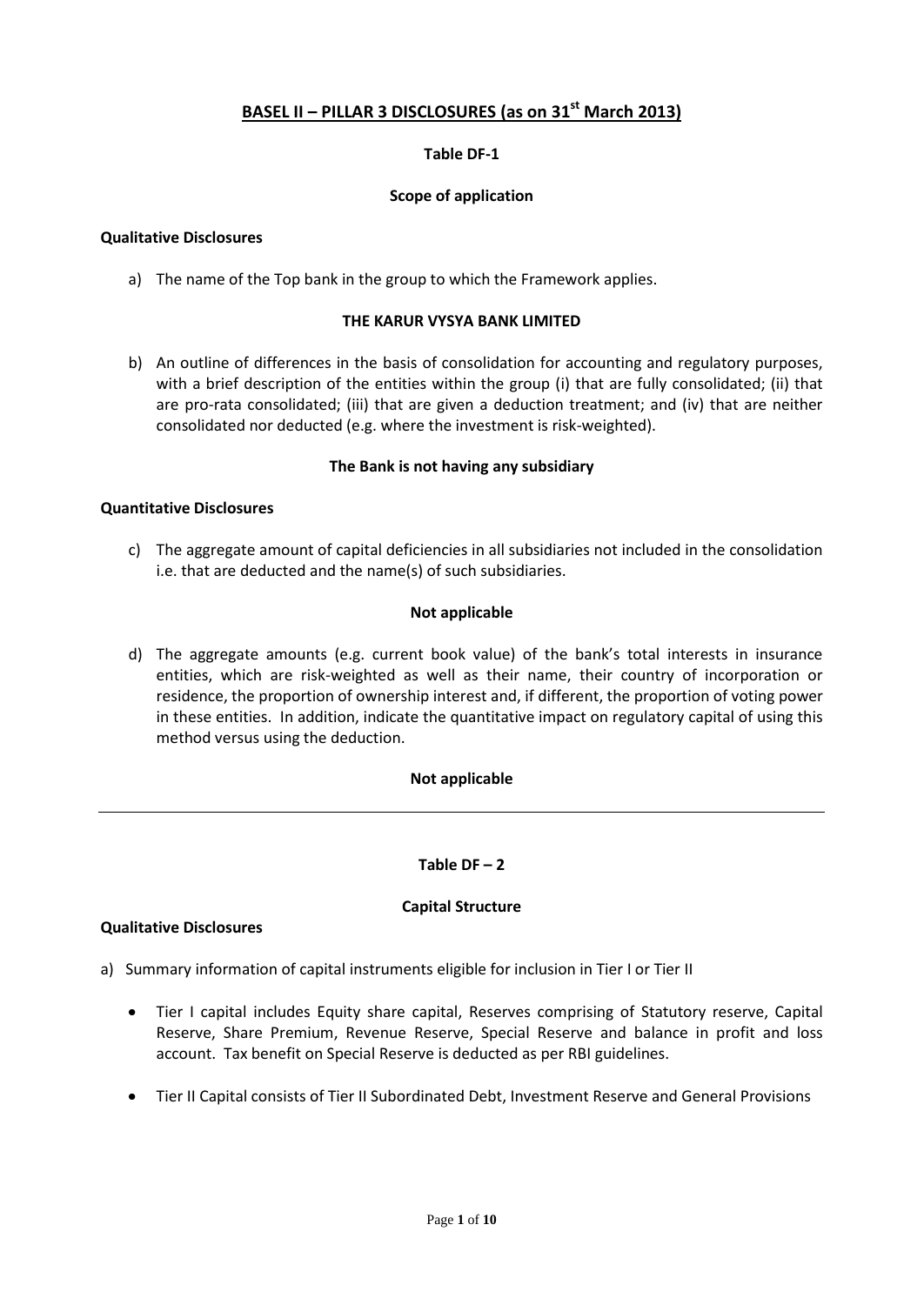### **Quantitative Disclosures**

b) The amount of Tier I capital as on 31.03.2013.

| <b>Particulars</b>                                                    | Amount         |  |
|-----------------------------------------------------------------------|----------------|--|
|                                                                       | (Rs. in crore) |  |
| Paid up Equity Share Capital                                          | 107.18         |  |
| Reserves                                                              | 2,957.01       |  |
| Innovative Instruments                                                | <b>NIL</b>     |  |
| <b>Other Capital Instruments</b>                                      | <b>NIL</b>     |  |
| Amounts deducted from Tier I Capital (Tax Benefit on special reserve) | (47.04)        |  |
| Total Tier I Capital - (A)                                            | 3,017.15       |  |

### c) The total amount of Tier II capital as on 31.03.2013

| <b>Particulars</b>                | Amount         |
|-----------------------------------|----------------|
|                                   | (Rs. in crore) |
| Tier II Bonds (Subordinated Debt) | 150.00         |
| <b>General Provisions</b>         | 132.09         |
| <b>Investment Reserve</b>         | 21.00          |
| Total Tier II Capital $-$ (B)     | 303.09         |

d) Debt Capital instruments eligible for inclusion in Upper Tier II Capital

| <b>Total Amount outstanding</b>                 | - NIL |
|-------------------------------------------------|-------|
| Of which amount raised during the current year  | - Nil |
| Amount eligible to be reckoned as capital funds | - Nil |

e) Subordinated debt eligible for inclusion in Lower Tier II Capital

| Total amount outstanding                        | - Rs.150 crore |
|-------------------------------------------------|----------------|
| of which amount raised during the current year  | - Rs. NIL      |
| Amount eligible to be reckoned as capital funds | - Rs.150 crore |

- f) Other deductions from capital, if any Theorem 2011 NIL
- g) Total eligible capital (Tier I & Tier II)  $(A) + (B)$  Rs.3,320.24 crore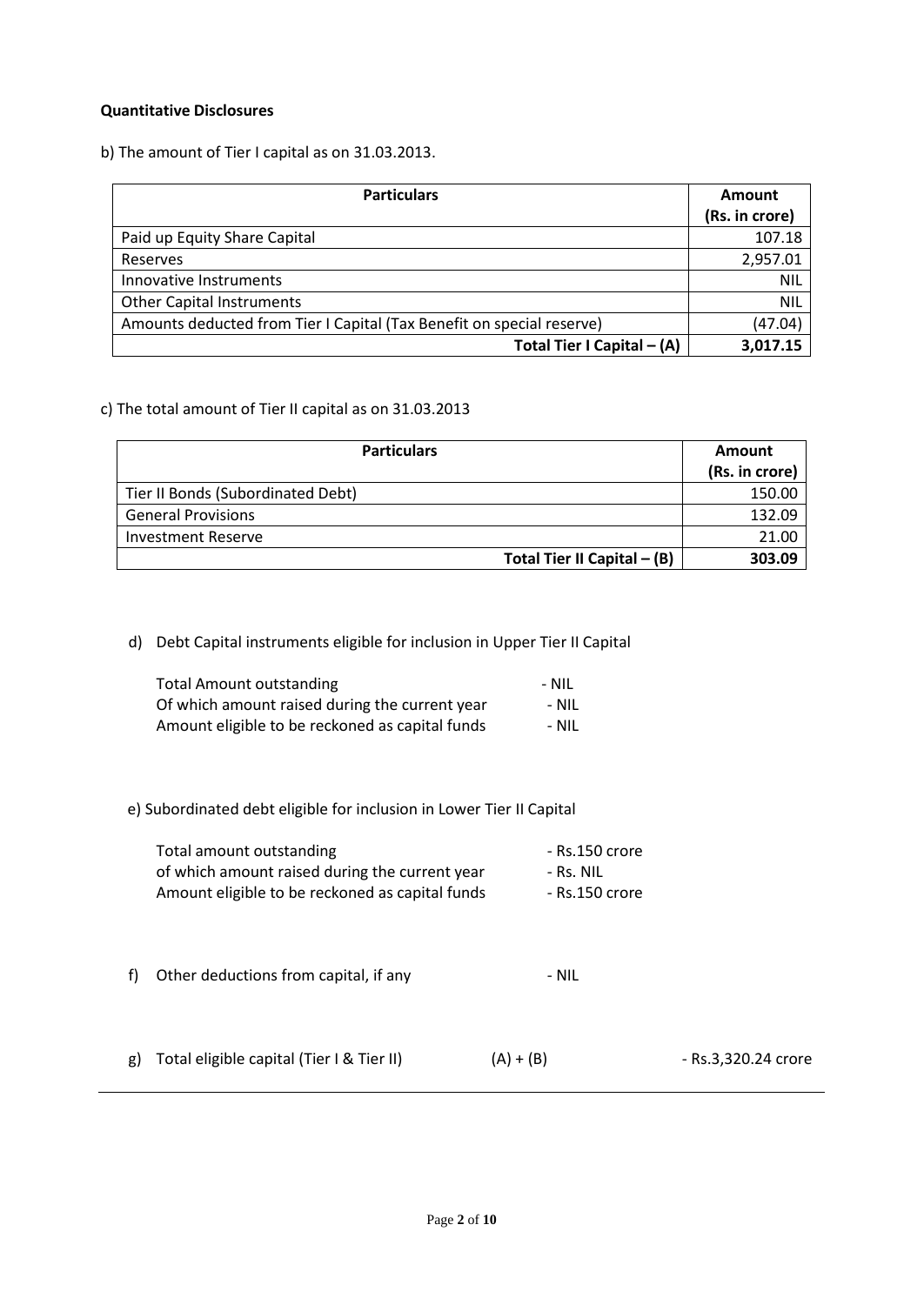### $Table DF - 3$

# **Capital Adequacy**

### **Qualitative Disclosures**

- Policy on Internal Capital Adequacy Assessment Process has been put in place. The policy states  $\bullet$ the Bank's intention to maintain CRAR above the minimum level prescribed by RBI.
- $\bullet$ Capital requirement for current business levels and framework for assessing capital requirement for future business levels has been made.
- CRAR has been worked out based on Basel II guidelines
- Tier I CRAR of 13.10% is above the minimum requirement of 6% as per RBI guidelines.
- Tier II capital is within the stipulation of 50% of Tier I Capital.
- Total CRAR is above the minimum requirement of 9%.
- Bank maintained capital in terms of Revised Framework above the prudential floor viz higher of  $\bullet$ 
	- $\triangleright$  Minimum capital required as per the Revised Framework;
	- $\geq$  80% of the minimum capital required to be maintained as per the Basel I framework;

### **Quantitative Disclosures**

a) Capital requirement for Credit Risk (@9% CRAR):

|     | Portfolio subject to standardized approach<br>Securitization exposures            | : Rs.1,717.08 crore<br>$:$ NIL                                    |
|-----|-----------------------------------------------------------------------------------|-------------------------------------------------------------------|
| b)  | Capital requirements for Market Risk (@9% CRAR):                                  |                                                                   |
|     | Standardized duration approach:<br>٠                                              |                                                                   |
|     | - Interest rate risk<br>- Foreign exchange risk (including gold)<br>- Equity risk | : Rs. 156.08 crore<br>$:$ Rs. $=$ 4.50 crore<br>: Rs. 41.27 crore |
| c). | Capital requirements for Operational Risk (@9% CRAR):                             |                                                                   |
|     | Basic indicator approach<br>٠                                                     | : Rs. 154.21 crore                                                |
|     | d) Total CRAR is 14.41% and Tier I Capital Ratio is 13.10%                        |                                                                   |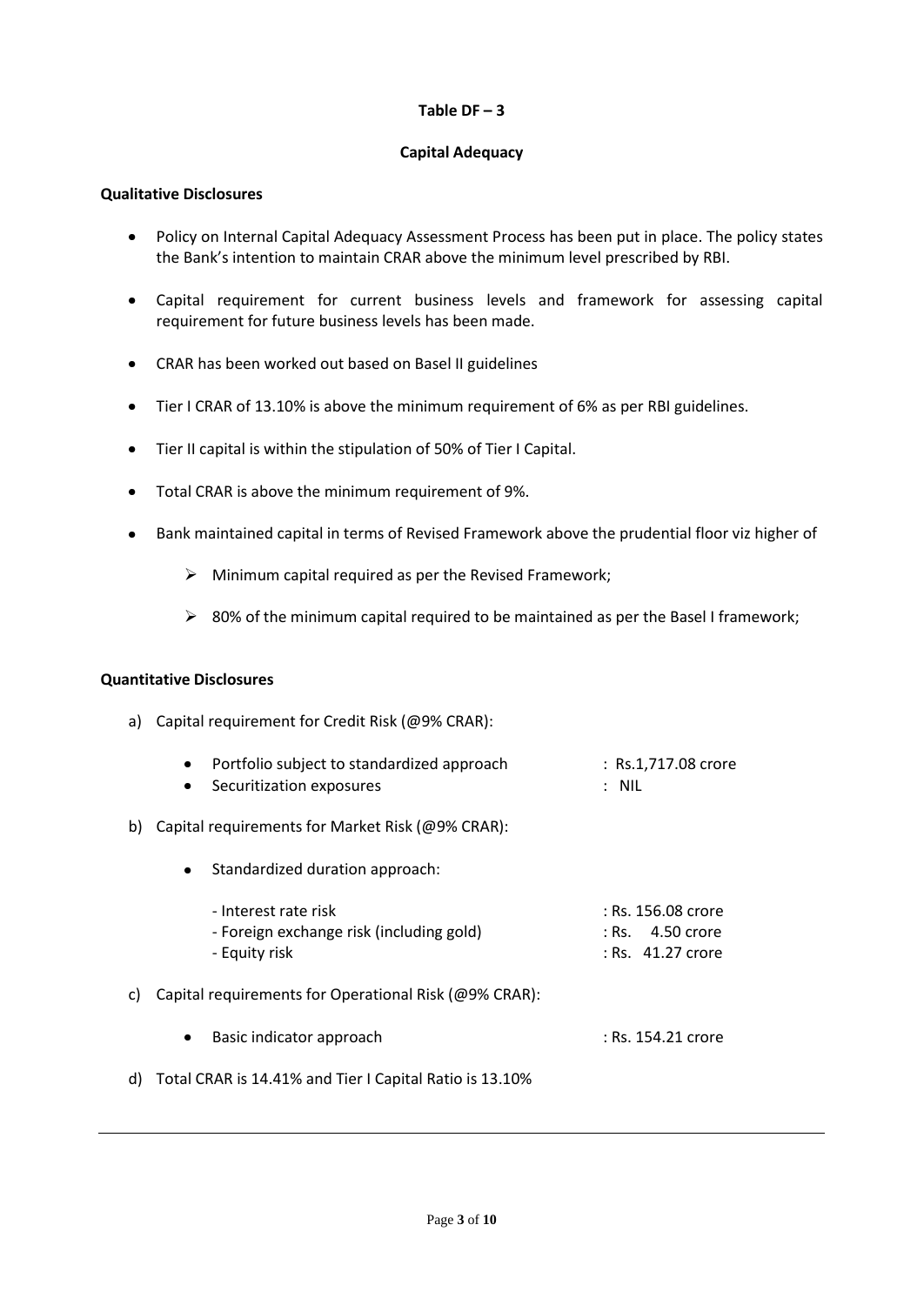### **Table DF-4**

### **Credit Risk – General Disclosures**

### **a) Qualitative Disclosures**

- The Bank has put in place Credit Policy, Integrated Risk Management Policy, Collateral  $\bullet$ Management Policy etc. where all the credit aspects have been included. The policies stipulate borrower/ credit standards, standards for loan collateral/guarantor acceptance, portfolio management, risk based pricing of loans & advances, loan review mechanism, credit audit, risk concentrations, risk monitoring and evaluation, provisioning and regulatory/legal compliance.
- Bank has adopted the Income Recognition and Asset Classification norms of the  $\bullet$ regulator.
- The Bank identifies the risks to which it is exposed and applies rating models to measure, monitor and control these risks. Bank considers rating of a borrowal account as an important tool to measure the credit risk associated with any borrower and accordingly a two dimensional credit rating system is adopted.
- The Bank mitigates the concentration risk by (a) fixing exposure limits for single and group borrowers and (b) industry wise exposure limits.
- Credit risks and compliance to risk limits are monitored on bank wide basis.
- The Bank follows IRAC norms as per RBI guidelines for identifying the past due and  $\bullet$ impaired assets

### **Quantitative Disclosures**

b) Total gross credit risk exposures, Fund based and Non-fund based separately.

| <b>Credit Risk Exposures</b> | <b>Amount</b><br>(Rs. in crore) |
|------------------------------|---------------------------------|
| Fund Based *                 | 41.994.77                       |
| Non Fund Based               | 12,619.69                       |
| Total                        | 54,614.46                       |

\* *includes loans/advances, fixed assets, other assets, cash, balance with RBI and investments.*

- c) Geographic distribution of exposures, Fund based and Non-fund based separately.
	- a. Overseas NIL
		-

b. Domestic

| Amount (Rs. in crore) |                       |           |
|-----------------------|-----------------------|-----------|
| <b>Fund Based</b>     | <b>Non Fund Based</b> | Total     |
| 41.994.77             | 12.619.69             | 54,614.46 |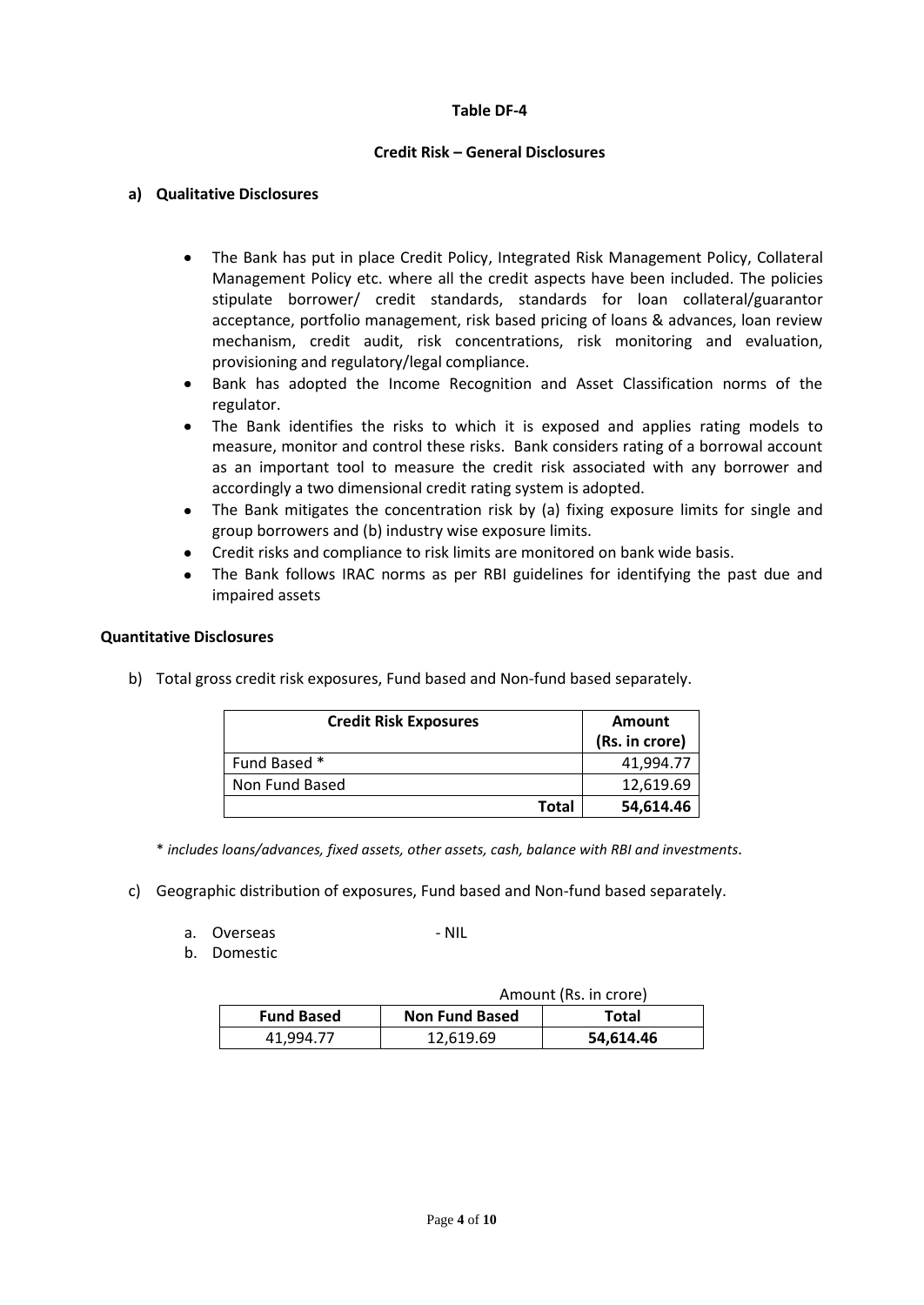# d) Industry-wise exposures as on 31.03.2013

| Amount (Rs. in crore)                            |                   |          |                 |       |
|--------------------------------------------------|-------------------|----------|-----------------|-------|
| <b>Industry</b>                                  | <b>Fund Based</b> |          | Non Fund Based* |       |
| Coal                                             | 50.94             |          |                 |       |
| Mining                                           | 142.00            |          | 18.92           |       |
| Iron & Steel                                     | 1,174.19          |          | 69.62           |       |
| <b>Other Metal and Metal Products</b>            | 207.49            |          | 10.64           |       |
| All Engineering                                  | 386.18            |          | 288.94          |       |
| of which Electronics                             |                   | 117.72   |                 | 5.06  |
| <b>Cotton Textiles</b>                           | 1,156.42          |          | 53.04           |       |
| <b>Other Textiles</b>                            | 900.58            |          | 42.64           |       |
| Sugar                                            | 16.05             |          |                 |       |
| Tea                                              | 2.62              |          |                 |       |
| <b>Food Processing</b>                           | 778.05            |          | 8.35            |       |
| Vegetable Oils & Vanaspati                       | 213.87            |          | 26.79           |       |
| <b>Beverages and Tobacco</b>                     | 79.29             |          |                 |       |
| Paper and Paper Products                         | 92.79             |          |                 |       |
| Rubber, Plastic and related Products             | 208.77            |          | 18.10           |       |
| Wood and Wood Products                           | 153.84            |          | 50.61           |       |
| <b>Glass and Glassware</b>                       | 9.31              |          |                 |       |
| <b>Chemicals and Chemical Products</b>           | 472.54            |          | 47.62           |       |
| of which Fertilizers                             |                   | 60.35    |                 | 2.25  |
| of which Petrochemicals                          |                   | 137.88   |                 | 31.03 |
| of which Drugs & Pharmaceuticals                 |                   | 245.72   |                 | 1.30  |
| <b>Cement and Cement Products</b>                | 91.93             |          | 7.92            |       |
| Leather and Leather Products                     | 8.86              |          | 1.01            |       |
| Gems and Jewellery                               | 252.11            |          | 291.00          |       |
| Construction                                     | 133.57            |          | 314.15          |       |
| <b>Petroleum and Nuclear Fuels</b>               | 25.01             |          |                 |       |
| Vehicles, Vehicle Parts and Transport Equipments | 213.77            |          | 366.70          |       |
| Infrastructure                                   | 2,948.43          |          | 424.29          |       |
| of which Energy                                  |                   | 1,498.44 |                 | 84.97 |
| of which Telecommunications                      |                   | 62.27    |                 |       |
| of which Roads & Ports                           |                   | 313.36   |                 |       |
| Other Industries                                 | 484.83            |          | 293.52          |       |
| <b>Residuary Other Advances</b>                  | 19,502.45         |          | 1,131.36        |       |
| <b>Total Advances</b>                            | 29,705.89         |          | 3,465.22        |       |

*\* LC& BG only*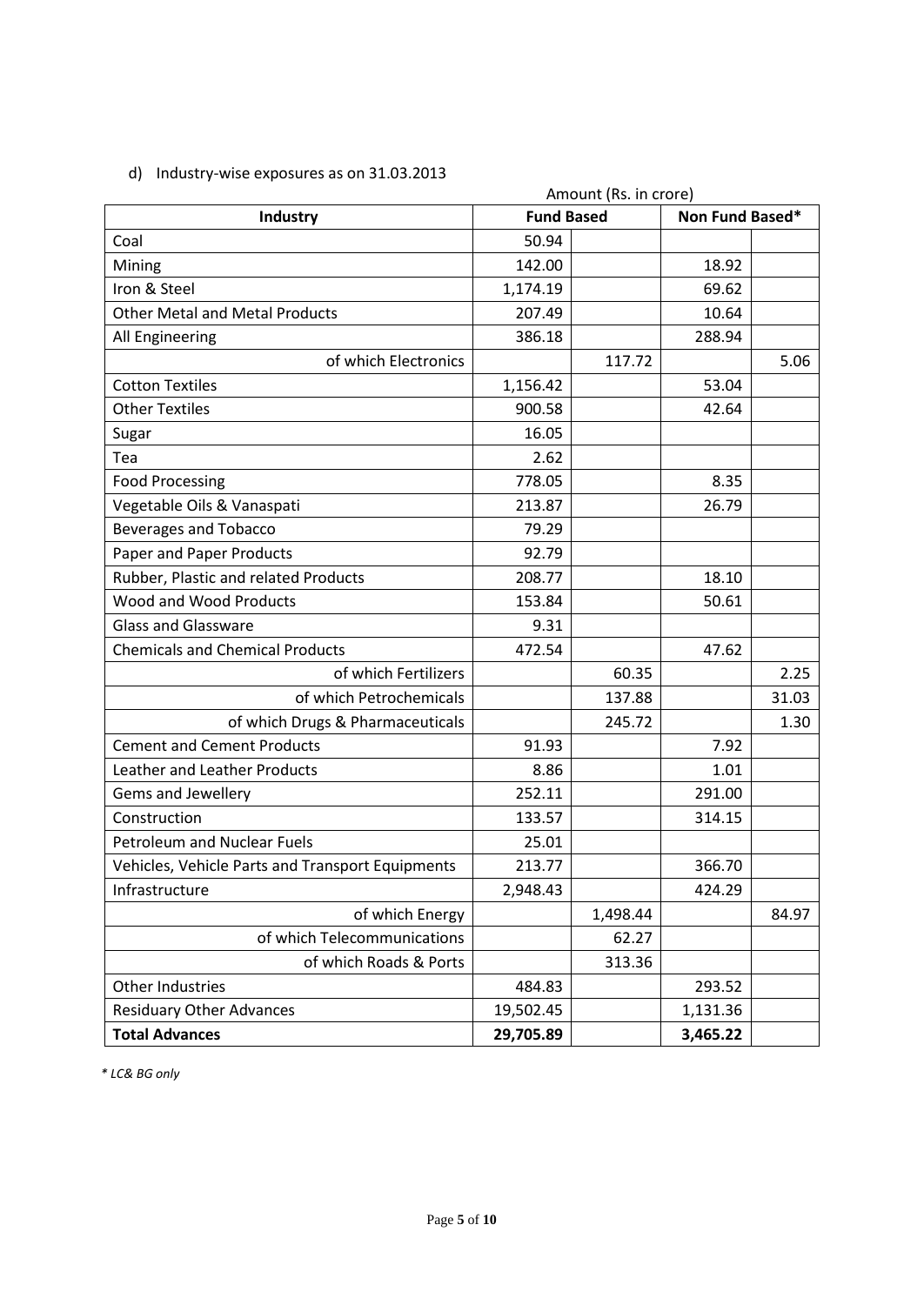# e) Residual Contractual maturity breakdown of assets\*

| (Rs. In crore)                   |                                                                     |                    |                 |                                                  |
|----------------------------------|---------------------------------------------------------------------|--------------------|-----------------|--------------------------------------------------|
| <b>Inflow Group</b>              | Cash, Balance with<br><b>RBI &amp; Balances</b><br>with Other Banks | <b>Investments</b> | <b>Advances</b> | <b>Fixed Assets &amp;</b><br><b>Other Assets</b> |
| Day 1                            | 588.96                                                              | 4094.83            | 1175.67         | 259.19                                           |
| Day 2 To Day 7                   | 62.01                                                               | 436.15             | 93.80           | 35.89                                            |
| Day 8 To Day 14                  | 53.55                                                               | 403.27             | 123.47          | 35.89                                            |
| Day 15 To Day 28                 | 49.29                                                               | 295.46             | 246.34          | 0.00                                             |
| <b>Over28 days To 3 Months</b>   | 182.19                                                              | 1355.31            | 1262.89         | 0.00                                             |
| <b>Over 3 Months To 6 Months</b> | 130.52                                                              | 997.83             | 884.35          | 0.00                                             |
| <b>Over 6 Months To 1 Year</b>   | 227.10                                                              | 1710.12            | 9800.44         | 0.00                                             |
| <b>Over 1 To 3 Years</b>         | 244.03                                                              | 2360.87            | 11242.25        | 0.00                                             |
| <b>Over 3 Years To 5 Years</b>   | 128.34                                                              | 1119.92            | 2507.42         | 0.00                                             |
| <b>Over 5 Years</b>              | 130.03                                                              | 1095.08            | 2369.26         | 1288.97                                          |
| Total                            | 1796.02                                                             | 13868.84           | 29705.89        | 1619.94                                          |

*\* as per ALM Guidelines*

# f) **Gross NPAs:**

| <b>Particulars</b> | Amount<br>(Rs. in crore) |
|--------------------|--------------------------|
| Substandard        | 105.36                   |
| Doubtful 1         | 86.27                    |
| Doubtful 2         | 6.10                     |
| Doubtful 3         | 13.53                    |
| Loss               | 74.60                    |
| <b>Total</b>       | 285.86                   |

# g) **Net NPAs:**

| <b>Particulars</b>                                   | Amount<br>(Rs. in crore) |
|------------------------------------------------------|--------------------------|
| <b>Gross NPAs</b>                                    | 285.86                   |
| Less: Provisions (including ECGC & float. Provision) | 177.12                   |
| Net NPAs                                             | 108.74                   |

# h) **NPA Ratio :**

| Particulars                             | <b>Ratios</b> |
|-----------------------------------------|---------------|
| Gross NPAs as a ratio to Gross Advances | በ ዓ6%         |
| Net NPAs as a ratio to Net Advances     | በ 37%         |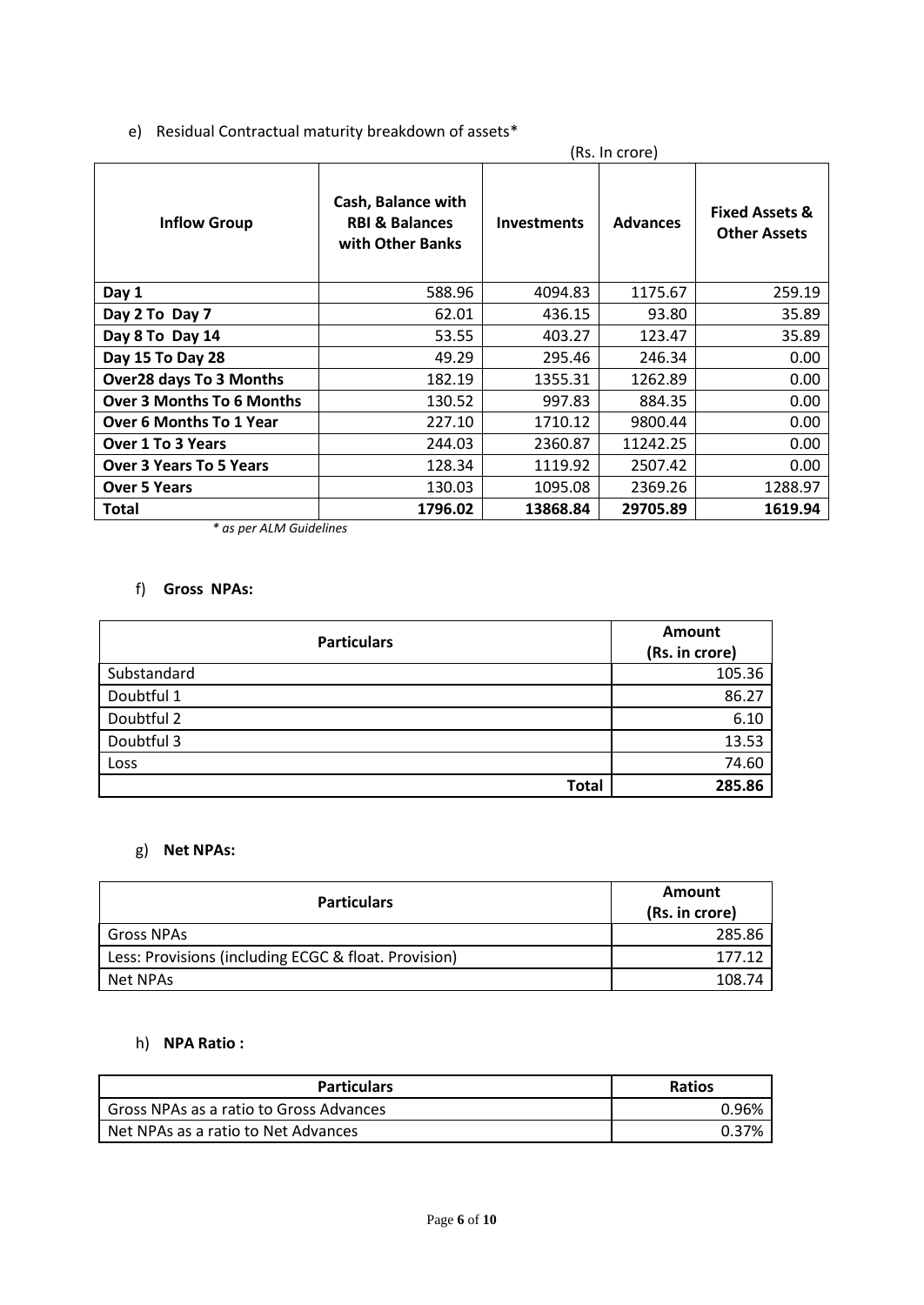# i) **Movement of NPAs (Gross)\* :**

| <b>Particulars</b>               | Amount<br>(Rs. in crore) |
|----------------------------------|--------------------------|
| Opening Balance as on 01.04.2012 | 320.99                   |
| Additions during the period      | 200.54                   |
| Reductions during the period     | 235.67                   |
| Closing Balance as on 31.03.2013 | 285.86                   |

\* NPA exclude interest held in suspense in accordance with RBI guidelines dated September-24, 2009 under reference DBOD.No.BP.BC.46/21.04.048/2009-10.

### j) **Movement of Provisions for NPAs:**

| <b>Particulars</b>                         | Amount         |
|--------------------------------------------|----------------|
|                                            | (Rs. in crore) |
| Opening Balance as on 01.04.2012           | 201.51         |
| Provisions made during the period          | 104.67         |
| Write off/ Write Back of excess provisions | 154.68         |
| Closing Balance as on 31.03.2013           | 151.50         |

**k) Amount of Non performing Investments (Rs. in crore)** 4.07 **l) Amount of provisions held for Non –performing Investments (Rs. in crore)** 4.07

# **m) Movement of Provisions for depreciation on investments**

| <b>Particulars</b>                                                 | Amount<br>(Rs. in crore) |
|--------------------------------------------------------------------|--------------------------|
| Opening Balance as on 01.04.2012                                   | 71.11                    |
| Add: Provisions made during the period                             |                          |
| Less: Write Off/ Write Back of excess provisions during the period | 43.59                    |
| Closing Balance as on 31.03.2013                                   | 27 52                    |

### **Table DF – 5**

\_\_\_\_\_\_\_\_\_\_\_\_\_\_\_\_\_\_\_\_\_\_\_\_\_\_\_\_\_\_\_\_\_\_\_\_\_\_\_\_\_\_\_\_\_\_\_\_\_\_\_\_\_\_\_\_\_\_\_\_\_\_\_\_\_\_\_\_\_\_\_\_\_\_\_\_\_\_\_\_\_\_\_\_\_

### **Credit Risk: Disclosures for portfolios subject to the Standardized Approach**

### **Qualitative Disclosures**

a) For portfolios under the standardized approach:

The following external rating agencies approved by Reserve Bank of India for the purpose of rating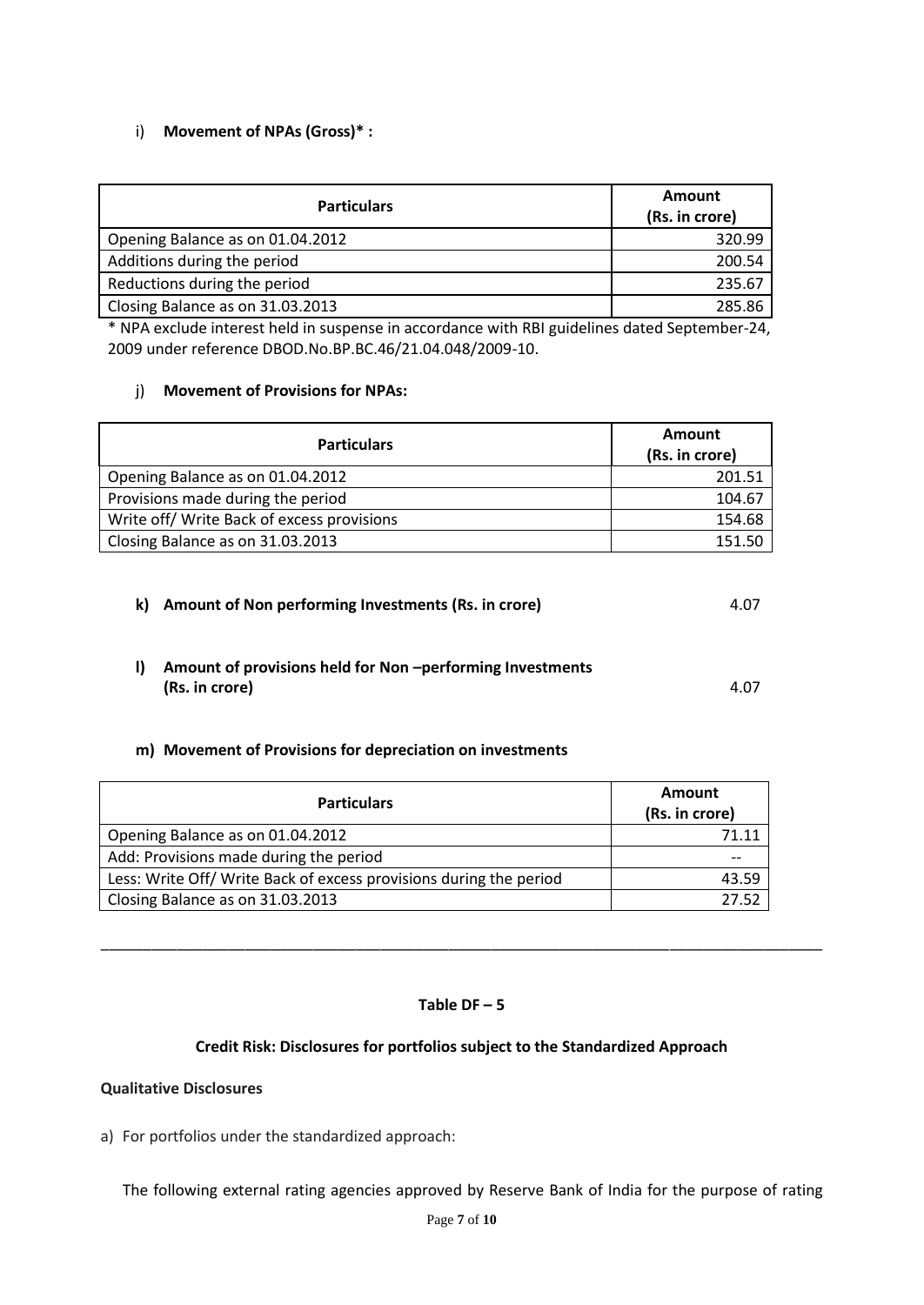under Basel II norms are taken on record by our Bank to facilitate the customer for getting the rating;

- 1. CRISIL Limited
- 2. ICRA Limited
- 3. CARE Limited
- 4. India Ratings & Research Private Limited (formerly FITCH India)
- 5. Brickwork Ratings India Limited
- 6. SME Rating Agency of India Limited

Brickworks Ratings and SME rating Agency were added during the reporting period. No agency has been deleted by the Bank during present period. The services of the above agencies are used for the purpose of both Funded and Non-Funded Exposure.

The Bank leaves the choice of rating agencies to the customers and does not recommend any specific agency. External Rating of the borrowers done at the behest of borrowers is accepted by the Bank.

### **Quantitative Disclosures**

b) For exposure amounts after risk mitigation subject to the standardized approach, amount of a bank's outstanding (rated and unrated) in the following three major risk buckets as well as those that are deducted:

|                                           | (Rs. in crore) |                |              |
|-------------------------------------------|----------------|----------------|--------------|
| <b>Risk Weight</b>                        | Rated          | <b>Unrated</b> | <b>Total</b> |
| <b>Below 100%</b>                         | 2401.59        | 18678.88       | 21080.47     |
| 100%                                      | 1688.95        | 7488.30        | 9177.25      |
| More than 100%                            | 1684.34        | 1672.41        | 3356.75      |
| <b>Total Outstanding after mitigation</b> | 5774.88        | 27839.59       | 33614.47     |
| Deducted (as per Risk Mitigation)         | 160.96         | 10944.78       | 11105.74     |

#### Table  $DF - 6$

#### **Credit risk mitigation: Disclosures for standardized approach**

#### **Qualitative Disclosures**

a) The Bank has put in place Credit Risk Mitigation & Collateral Management Policy with the primary objective of (i) Mitigation of credit risks and enhancing awareness of identification of appropriate collateral taking into account the spirit of Basel II / RBI guidelines and (ii) Optimizing the benefit of credit risk mitigation in computation of capital charge as per approaches laid down in Basel II / RBI guidelines.

The Bank in general relies on Risk Mitigation techniques like collateral and insurance cover, higher margins, ceiling on exposures, loan covenants, forward cover, Escrow mechanism and Loan Participation.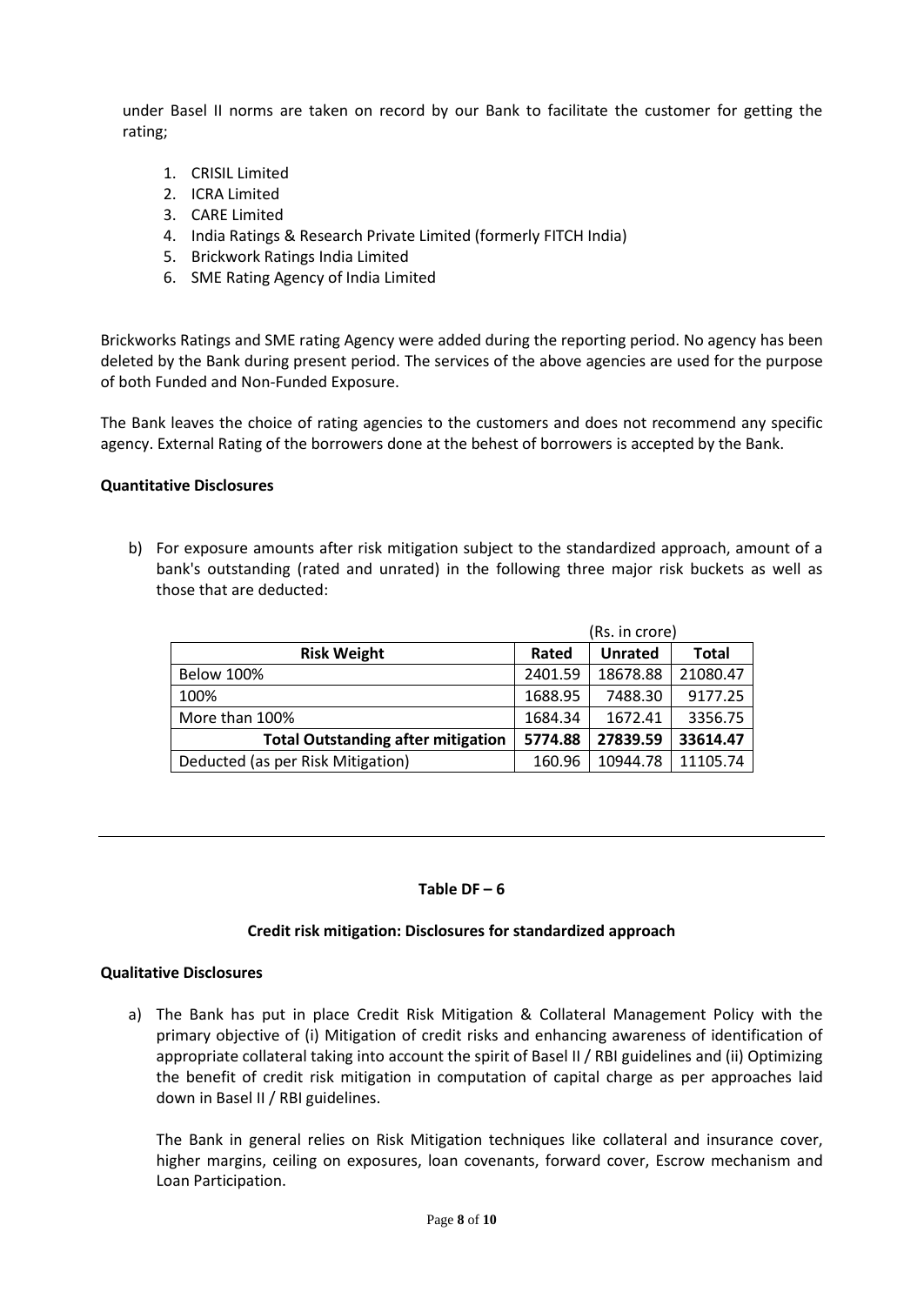Bank accepts guarantees from individuals, Central and State governments, and Corporates with considerable net worth. Only guarantees issued by entities with a higher rating than that of the counterparty shall be accepted to get the protection for the counter party exposure.

The Bank recognizes the following Financial Collateral (FC) for Credit Risk Mitigation.

- a) Cash or Cash Equivalent (Bank Deposits/certificate of Deposits issued by the Bank, etc.);
- b) Gold including Bullion and Jewellery;
- c) Securities issued by Central and State Governments;
- d) Kisan Vikas Patras and National Savings Certificates;
- e) Life Insurance Policies with a declared surrender value;
- f) Debt securities rated by a recognized Credit Rating Agency; and
- g) Units of Mutual Fund

Concentration Risk in Credit Risk Mitigation: All types of securities eligible for mitigation are easily realizable financial securities. As such, presently no limit/ceiling has been prescribed to address the concentration risk in credit risk mitigants recognized by the Bank.

### **Quantitative Disclosers**

b) For each separately disclosed credit risk portfolio the total exposure (after, where applicable, on or off balance sheet netting), that is covered by eligible financial collateral after the application of haircuts is given below:

|                           | (Rs. In Crore)              |                  |
|---------------------------|-----------------------------|------------------|
| <b>Portfolio Category</b> | <b>Financial Collateral</b> | Quantum of       |
|                           |                             | exposure covered |
| 1. Funded - Credit        | Bank's own deposits         | 848.68           |
| 2. Funded - Credit        | Gold Jewels                 | 7654.73          |
| 3. Non Funded             | Bank's own deposits         | 637.66           |

c) For each separately disclosed portfolio, the total exposure (after, on balance sheet netting) that is covered by Guarantees:

|                           |                           | (Rs. In Crore)    |
|---------------------------|---------------------------|-------------------|
| <b>Portfolio Category</b> | <b>Guaranteed by</b>      | <b>Quantum of</b> |
|                           |                           | exposure covered  |
| <b>Funded Credit</b>      | ECGC                      | 815.47            |
| <b>Funded Credit</b>      | <b>Central Government</b> | 486.94            |
| <b>Funded Credit</b>      | <b>State Government</b>   | 31.05             |

### **Table DF - 7**

### **Securitization: Disclosure for Standardized Approach**

**Qualitative Disclosures**: The Bank has not undertaken any securitization activity.

**Quantitative Disclosures**: NIL